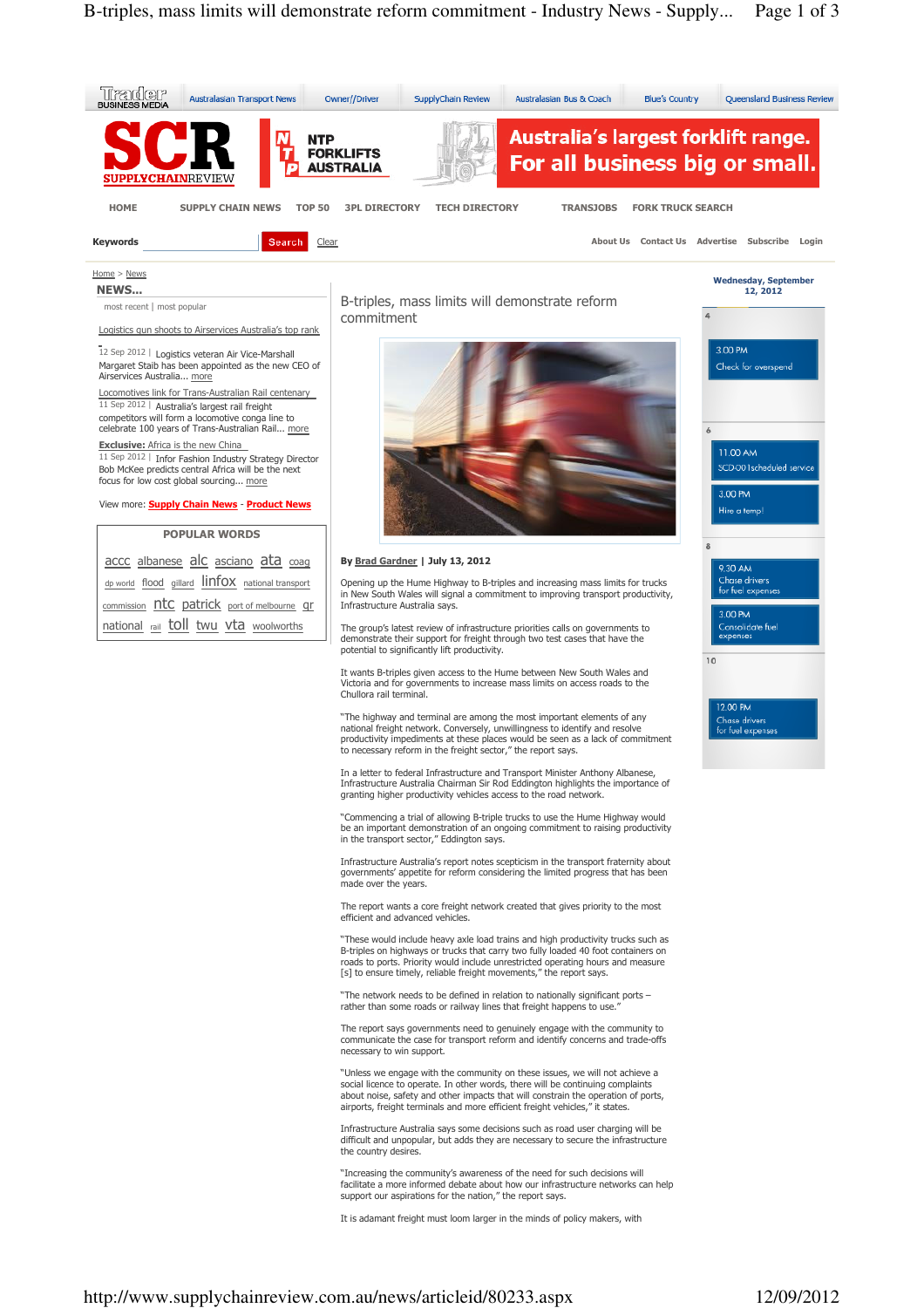Infrastructure Australia saying it "has been the poor relation of transport planning".

"This needs to be changed so that freight is included in best practice land use and transport planning," the group says.

"Planning effectively for freight will allow us to create a truly national, seamless freight network that enables products to move from ship to shore to door as efficiently as possible, with real productivity gains."

The Australian Logistics Council (ALC) has backed the Hume Highway and Chullora rail terminal proposals.

ALC Managing Director Michael Kilgariff says governments need to extend the use of B-doubles and B-triples to meet a growing freight task.

"As Infrastructure Australia's report correctly points out, B-triples represent a large upwards step-change in road freight productivity given their load carrying capacity, not to mention their fuel efficiency (per tonne) when compared to standard B-doubles," Kilgariff says.

"In this regard, ALC welcomes Infrastructure Australia's recommendation for a pilot land freight reform project on the Hume Highway in New South Wales and Victoria to enable high productivity vehicles to use this corridor."

Kilgariff says the proposal to increase mass limits on access roads to the Chullora terminal is a positive step the ALC hopes will lead to improved access to a larger number of key production facilities.

The report also cites the establishment of national regulators for the road, rail and maritime sectors as "historically significant" and capable of delivering billions of dollars in savings.

In line with previous reports, Infrastructure Australia outlines its priority list which includes four projects ready to proceed.

They include the Brisbane Cross River Rail, managed motorway schemes in Victoria, Pacific Highway corridor upgrades and stage one of the Melbourne Metro project.

The report lists the National Ports Strategy, which charts a 30-year plan for port and landside connections, as on the threshold of being ready to proceed.

Kilgariff says he hopes Infrastructure Australia's report will motivate the Council of Australian Governments (COAG) to formally endorse the strategy and provide an official response to the COAG Road Reform Plan (CRRP) feasibility study, which canvasses new road user charging schemes for heavy vehicles.

Infrastructure Australia says projects such as integrating Sydney's motorway network, providing freight access to the Port of Brisbane and Brisbane Airport and the establishment of an interstate rail freight terminal in Melbourne's west have real potential.

The Victorian Government wants to build the terminal to prevent the need for some larger trucks to travel into Melbourne. It is seeking \$10 million over two years from the Federal Government to begin planning and development activities.

Albanese says he welcomes Infrastructure Australia's report and added that governments needed to do more to improve transport productivity.

" If we are to unlock new sources of infrastructure investment while at the same time getting the most out of what we've already built, all governments will need to step up the pace of regulatory and institutional reform," he says.

| SHARE<br>KYØ…<br>o |   |                         |
|--------------------|---|-------------------------|
|                    |   |                         |
|                    |   |                         |
|                    |   |                         |
|                    | N |                         |
|                    |   | $\overline{\mathbf{u}}$ |
|                    |   |                         |
|                    |   |                         |
| <b>COMMENTS</b>    |   |                         |
| Add Comment        |   |                         |
|                    |   |                         |
|                    |   |                         |
|                    |   |                         |
|                    |   |                         |
|                    |   |                         |
|                    |   | <b>SUBMIT COMMENT</b>   |

**END-TO-END SUPPLY CHAIN INTELLIGENCE**